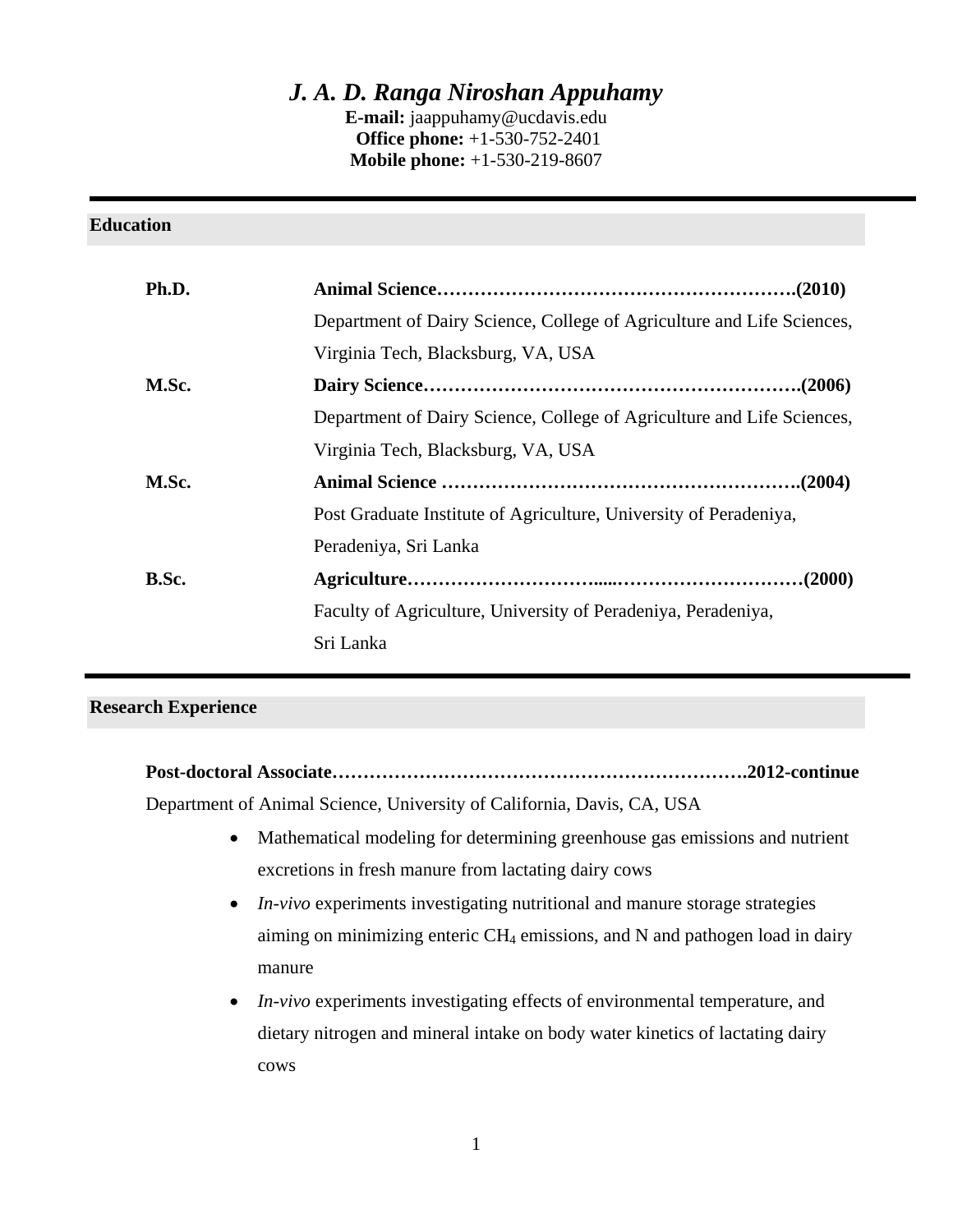**Post-doctoral Associate……………………………………………………………..2010-2011**  Center for Nutrition Modeling, Department of Animal and Poultry Sciences, University of Guelph, Guelph, ON, Canada

> • Mathematical modeling of type 2 diabetes prevalence and incidence with respect to associations between lifestyle interventions and diabetes biomarkers

**Research Assistant (Ph.D. program)………………………………………………..2007-2009**  Department of Dairy Science, College of Agriculture and Life Sciences, Virginia Tech, Blacksburg, VA, USA

> Dissertation title: Regulatory roles of essential amino acids, energy, and insulin in mammary cell protein synthesis

**Research Assistant (M.Sc. program)………………………………………………2005-2006**  Department of Dairy Science, College of Agriculture and Life Sciences, Virginia Tech, Blacksburg, VA, USA

> • Theses title: Genetic and phenotypic relationships of lactation persistency to common health disorders among lactating dairy cows

# **Teaching Experience**

| Department of Animal Science, Faculty of Agriculture, University of Peradeniya, Sri Lanka  |  |  |
|--------------------------------------------------------------------------------------------|--|--|
|                                                                                            |  |  |
| Department of Livestock and Avian Sciences, Faculty of Livestock, Fisheries and Nutrition, |  |  |
| Wayamba University of Sri Lanka, Makandura, Sri Lanka                                      |  |  |
|                                                                                            |  |  |
| <b>Dairy Genetics and Breeding</b><br>$\bullet$                                            |  |  |
| <b>Applied Dairy Nutrition</b><br>$\bullet$                                                |  |  |
| Department of Dairy Science, Virginia Tech, Blacksburg, VA, USA                            |  |  |
| Instructor (Mathematical Modeling in Biological Systems)2013-2014                          |  |  |
| Department of Animal Science, University of California, Davis, USA                         |  |  |
|                                                                                            |  |  |
| Department of Animal Science, University of California, Davis, USA                         |  |  |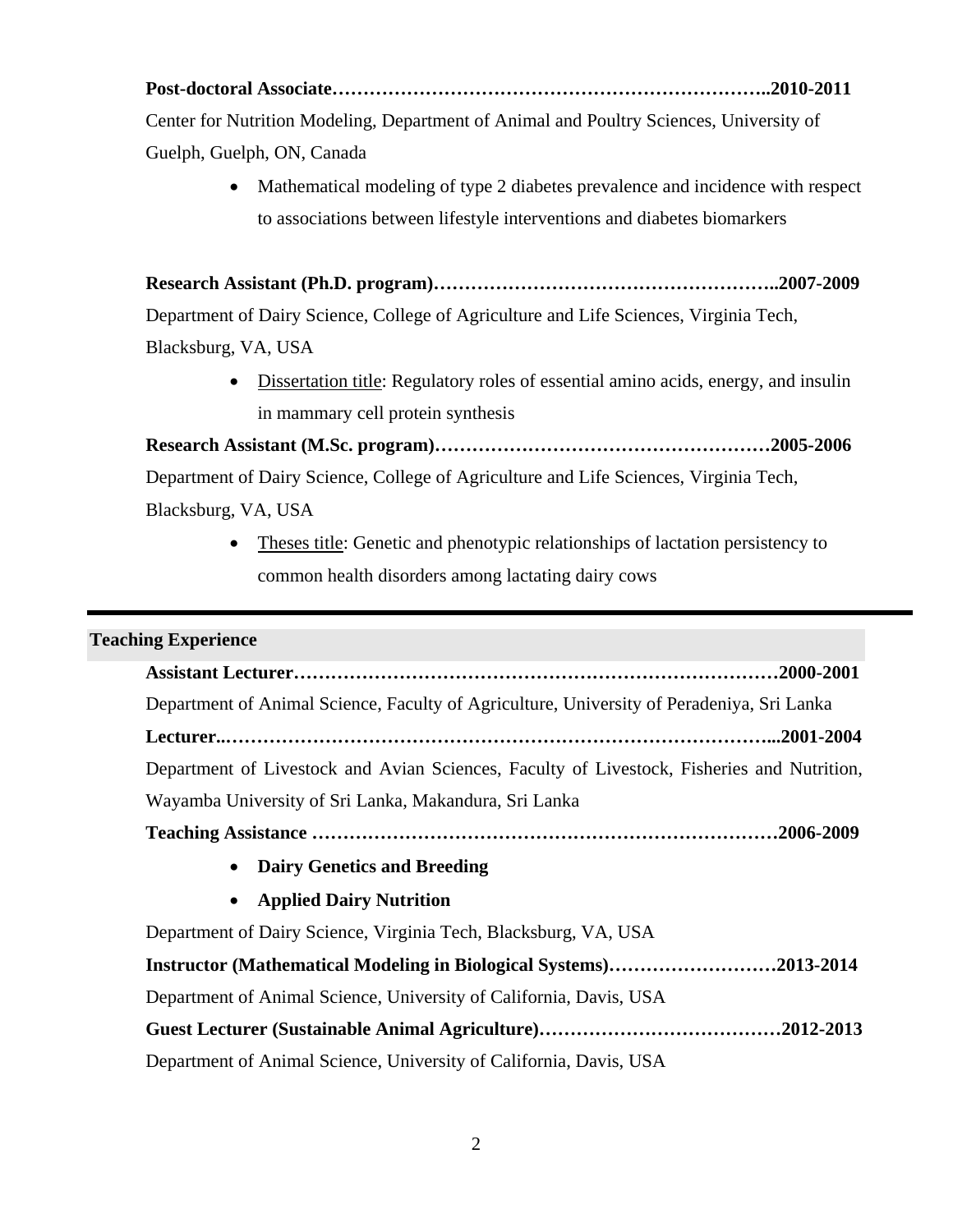#### **Awards & Honors**

- $\div$  The second runner-up, Ph.D. student poster competition at ADSA/ASAS joint meetings, Québec, Canada (2009)
- Travel Fund Program (TFP) award Graduate student assembly, Virginia Tech, Blacksburg, 24061 VA (2009)
- David W. Francis and Lillian Francis Tuition Scholarship College of Agriculture and Life Sciences, Virginia Tech, Blacksburg, 24061 VA (2007)
- Outstanding MS thesis award Sigma-Xi chapter at Virginia Tech, Blacksburg, 24061 VA (2006)
- Nominee Japanese Government Mombukagakusho Scholarship Japanese Embassy, Colombo, Sri Lanka (2004)
- Nominee-Commonwealth Scholarships for Graduate Studies, Commonwealth Scholarships and Fellowship Plan (CSFP), University Grant Commission, Sri Lanka (2003)
- Outstanding undergraduate student specializing in Animal Science Department of Animal Science, Faculty of Agriculture, University of Peradeniya, Sri Lanka (2000)

## **Publications**

## *Peer-reviewed Journal Articles*

- **Appuhamy, J. A. D. R. N**., L. E. Moraes, C. Wagner-Riddle, D. P. Casper, J. France, E. Kebreab. **2014**. Development of mathematical models for determining volume and nutrient composition of fresh manure from Lactating Holstein Dairy Cows. Anim. Prod. Sci. 54:1927- 1938
- **Appuhamy, J. A. D. R. N**., C. Wagner-Riddle, D. P. Casper, J. France, E. Kebreab. **2014**. Quantifying body water kinetics and fecal and urinary water output from lactating Holstein dairy cows. J. Dairy Sci. 97: 6177-6195
- Bougouin A, **J. A. D. R. N. Appuhamy**, E. Kebreab, J. Dijkstra J, R. P. Kwakkel, J. France. **2014**. Effects of phytase supplementation on phosphorus retention in broilers and layers: A meta-analysis. Poult. Sci. 93(8):1981-92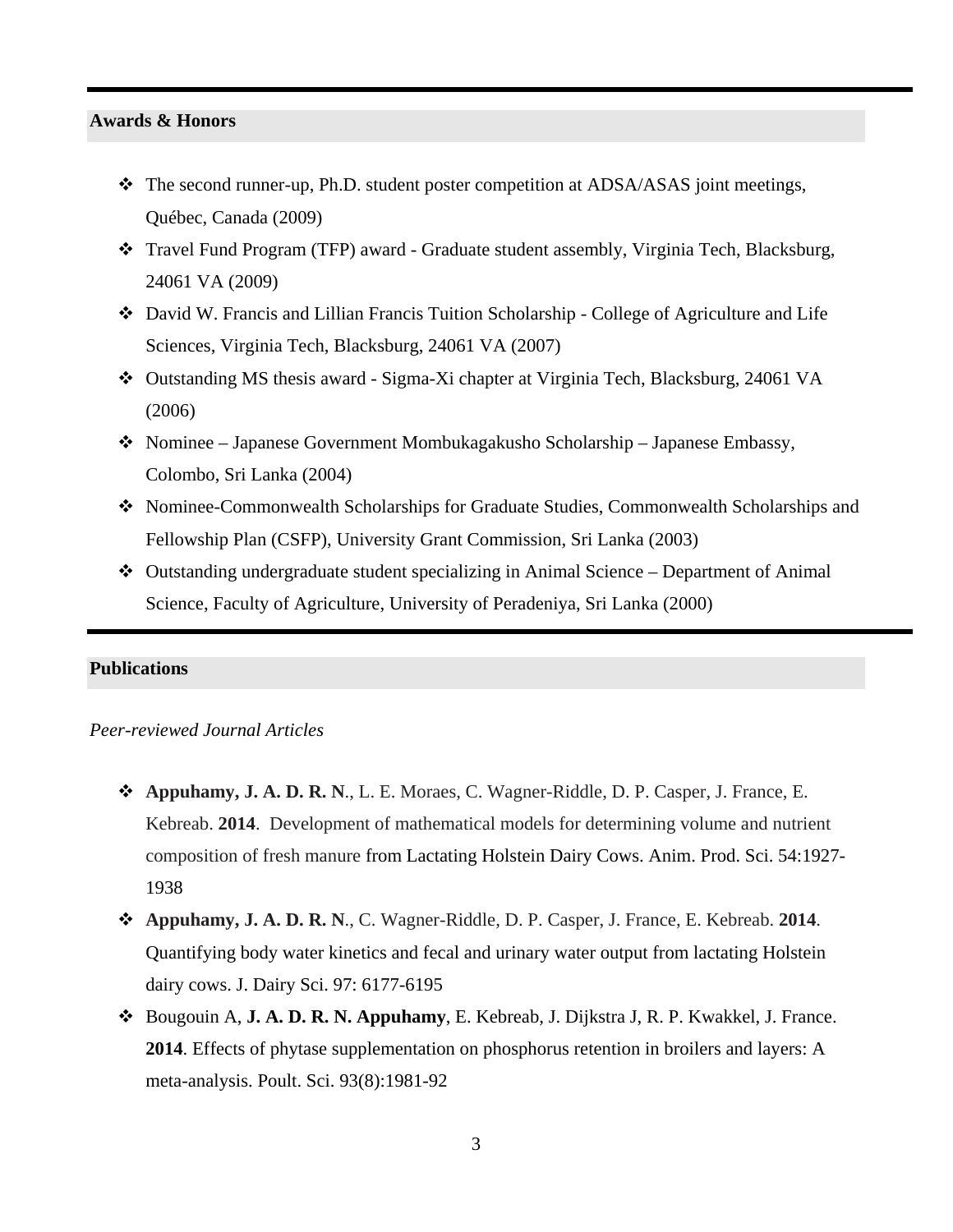- **Appuhamy J. A. D. R. N**., W. A. Nayananjalie, E. M. England, D. E. Gerrard, R. M. Akers, and M. D. Hanigan. **2014**. Effects of AMP-activated protein kinase (AMPK) signaling and essential amino acids on mammalian target of rapamycin (mTOR) signaling and protein synthesis rates in mammary cells. J. Dairy Sci. 97(1):419-29
- **Appuhamy, J. A. D. R. N.**, A. B. Strathe, S. Jayasundara, C. Wagner-Riddle, J. Dijkstra, J. France, E. Kebreab. **2013**. Anti-methanogenic effects of monensin in dairy and beef cattle: a meta-analysis. J. Dairy Sci. 96(8):5161-73
- **Appuhamy, J. A. D. R. N.**, E. Kebreab, and J. France. **2013**. A mathematical model for determining age-specific diabetes incidence and prevalence using body mass index. Ann. Epidemiol. 23(5):248-54
- Hanigan, M. D., **J. A. D. R. N. Appuhamy**, and P. Gregorini. **2013**. Revised digestive parameter estimates for the Molly cow model. J. Dairy Sci. 96(6):3867-85
- **Appuhamy, J. A. D. R. N**., N. A. Knoebel, W. A. Deepthi Nayananjalie, Jeffery Escobar, and Mark D. Hanigan. **2012**. Isoleucine and leucine independently regulate mTOR signaling and protein synthesis in MAC-T cells and bovine mammary tissue slices. J. Nutr. 142(3):484-491.
- **Appuhamy, J. A. D. R. N**., A.L. Bell, W. A. Deepthi Nayananjalie, Jeffery Escobar, and Mark D. Hanigan. **2011**. Essential amino acids regulate both initiation and elongation of mRNA translation independent of insulin in MAC-T cells and bovine mammary tissue slices. J. Nutr. 141(6):1209-15.
- **Appuhamy, J. A. D. R. N**., J. R. Knapp, O. Becvar, J. Escobar, M. D. Hanigan. **2011**. Effects of jugular-infused lysine, methionine, and branched-chain amino acids on milk protein synthesis in high producing dairy cows. J. Dairy Sci. 94(4):1952-60.
- Rius A. G., **J. A. D. R. N. Appuhamy**, J. Cyriac, D. Kirovski, J. Escobar, M. C. McGilliard, B. J. Bequette, R. M. Akers, and M. D. Hanigan. **2010**. Regulation of protein synthesis in mammary glands of lactating dairy cows by starch and amino acids. J. Dairy Sci. 93(7):3114- 27
- **Appuhamy, J.A.D.R.N.**, B.G. Cassell, and J.B. Cole. **2009**. Phenotypic and genetic relationships between common health disorders and milk and fat yield persistencies from producer recorded health data and test day yields. J. Dairy Sci. 92: 1785-95
- Toshniwal J. K., C. D. Dechow, B. G. Cassell, **J. A. D. R. N. Appuhamy**, G. A. Varga. **2008**. Heritability of electronically recorded daily body weight and correlations with yield, dry matter intake, and body condition score. J. Dairy Sci. 8:3201-10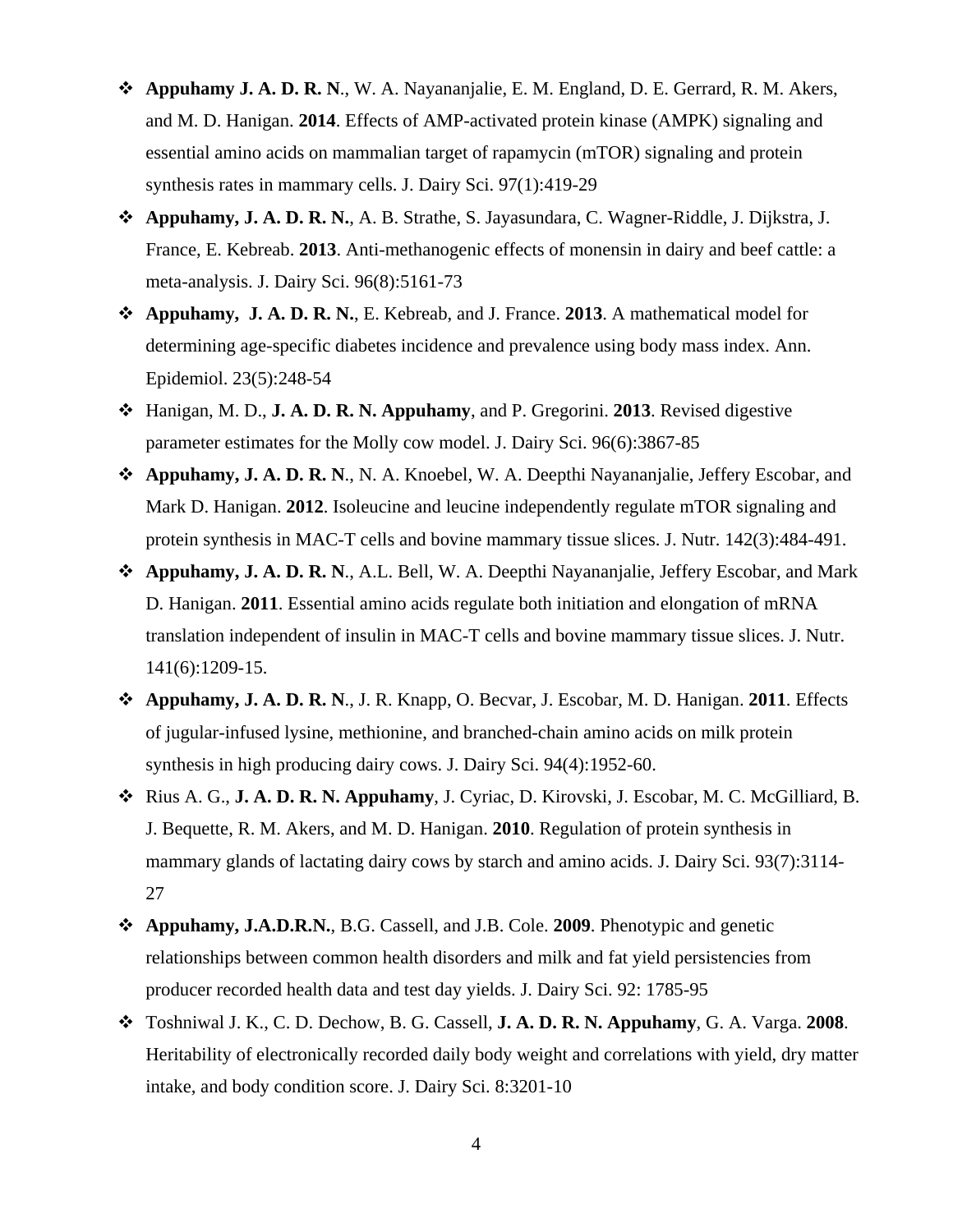**Appuhamy, J.A.D.R.N**., B.G. Cassell, C.D. Dechow, and J.B. Cole. **2007**. Phenotypic relationships between common health disorders in dairy cows to lactation persistency estimated from daily milk weight. J. Dairy Sci. 90:4424-34.

## *Peer-reviewed Conference Proceedings*

 **Appuhamy, J. A. D. R. N.** and M. D. Hanigan. **2010**. Modeling the effects of insulin and amino acids on the phosphorylation of mTOR, Akt, and 4EBP1 in mammary cells. IN: Modeling nutrient digestion and utilization in farm animals (D. Sauvant, J. Van Milgen, P. Faverdin and N. Friggens). pp 225-232. Wageningen Publishers, Wageningen, The Netherlands.

# *Peer-reviewed Abstracts*

- Fernandez, C., **J. A. D. R. N. Appuhamy**, J. G. Fadel, E. Kebreab. 2014. Mechanistic model for quantifying nitrogen excretions from Mediterranean dairy goats. Proceedings of  $8<sup>th</sup>$ International Workshop on Modelling Nutrient Digestion and Utilization in Farm Animals; September 15-17, Cairns, Australia.
- **Appuhamy, J. A. D. R. N**., E. Kebreab, J. France. 2013. A mechanistic model for estimating water excretion in dairy cows. J. dairy Sci. Vol. 96., Suppl.1: 710
- **Appuhamy, J. A. D. R. N**., J. France. 2011. A generic mathematical model for predicting disease prevalence and incidence with reference to diabetes. Can. J. Anim. Sci., 91: 717
- Evans, E. K., **J.A.D.R.N. Appuhamy**, and M. D. Hanigan. 2010. The effects of leptin on phosphorylation of mTOR and rpS6 to signal protein synthesis in bovine mammary epithelial cells. J. Dairy Sci. Vol. 93, Suppl. 1: 390
- **Appuhamy, J.A.D.R.N**., T. R. Wiles, and M. D. Hanigan. 2010. Regulatory effects of individual essential amino acids on casein synthesis rates in bovine mammary tissue slices. J. Dairy Sci. Vol. 93, Suppl. 1: 682
- **Appuhamy, J.A.D.R.N**., J. Escobar, and M. D. Hanigan. 2010. Effects of glucose and essential amino acids on phosphorylation of signaling proteins for protein synthesis in bovine mammary epithelial cells. J. Dairy Sci. Vol. 93, Suppl. 10: 549
- **Appuhamy, J.A.D.R.N**., C. Bray, J. Escobar and M.D. Hanigan. 2009. Effects of acetate and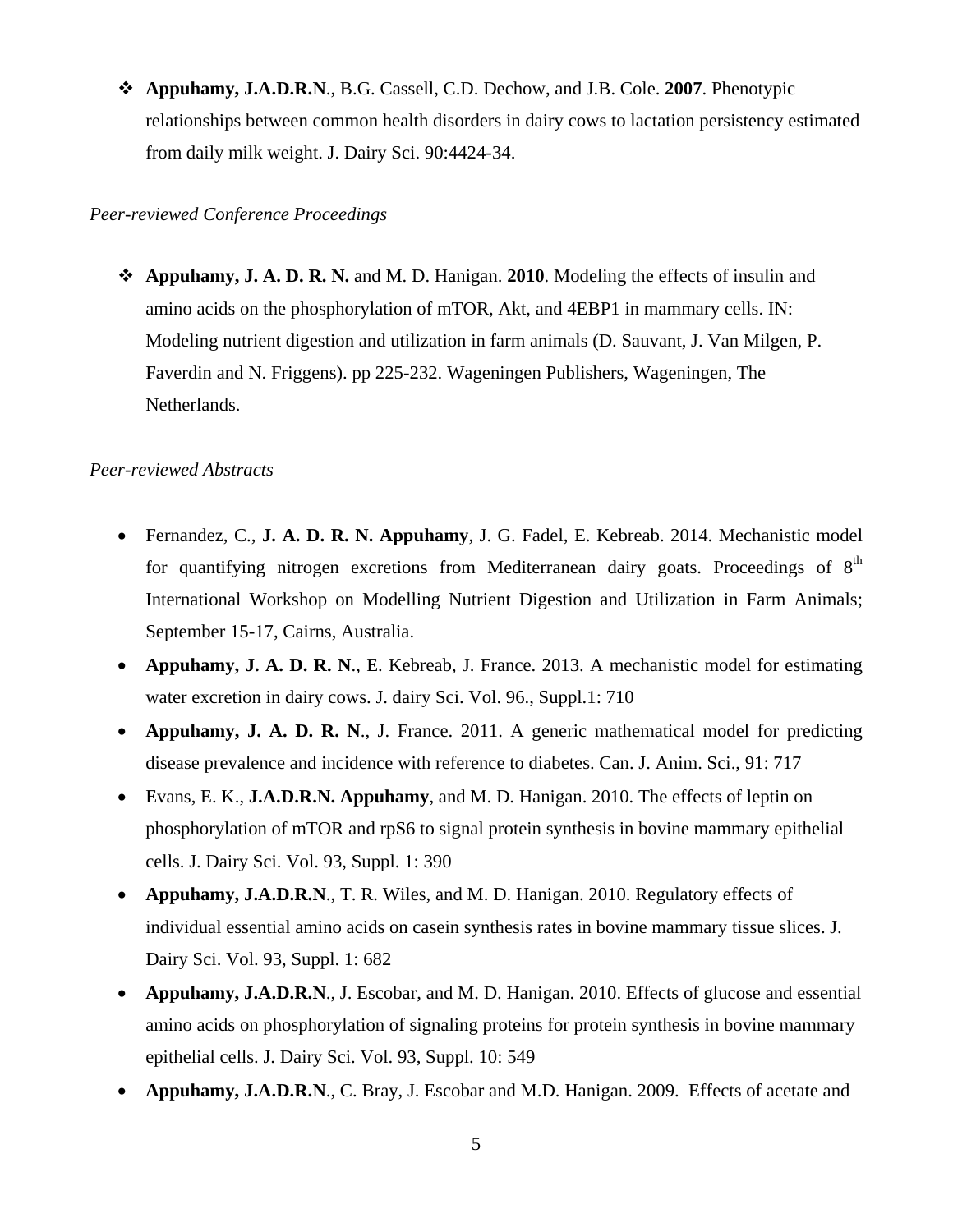essential amino acids on protein synthesis signaling in bovine mammary epithelial cells invitro. J. Dairy Sci. 92, Suppl. 1:44.

- **Appuhamy J. A. D. R. N**., J.R. Knapp, C. Umberger, M. D. Hanigan. 2009. Effects of jugular-infused branched-chain amino acid supplementation on milk protein synthesis in high producing dairy cows. J. Dairy Sci. 92, Suppl. 1: 151-152
- Bell, A. L., **J. A. D. R. N. Appuhamy**, J. Escobar, and M.D. Hanigan. 2009. Insulin and essential amino acids have significant but independent effects on protein synthesis signaling in bovine mammary epithelial cells *in-vitro*. J. Dairy Sci. 92, Suppl. 1: 472.
- Cyriac, J., A.G. Rius, **J.A.D.R.N. Appuhamy**, R.E. Pearson, J.H. Herbein, K.F. Knowlton, J.L. Firkins, and M.D. Hanigan. 2009. Varying ruminally degradable protein concentrations in the lactating dairy cow diets maintains rumen fiber digestion and outflow of nutrients. J. Anim. Sci. Vol. 87, Suppl. 2: 99
- **Appuhamy, J.A.D.R.N**., M.D. Hanigan and J. Escobar. 2009. Effects of amino acids on phosphorilation of S6 ribosomal protein in mammary epithelial cells in-vitro. The FASEB Journal 23:738.13.
- **Appuhamy, J. A. D. R. N**., and M. D. Hanigan. 2008. Ruminal starch, fiber, and protein digestion parameter estimates for Molly. Can. J. Animal Sci 88: 730.
- Ruis, A. G., **J. A. D. R. N. Appuhamy**, D. Kirovoski, J. Cyriac, and M. D. Hanigan. 2008. Effect of starch and casein infusions in the abomasum of lactating dairy cows. J. Dairy Sci. 91Suppl. 1: 123.
- **Appuhamy, J. A. D. R. N**., and M. D. Hanigan. 2007. Accommodating experimental bias due to fixed effects when estimating model parameters in the ACSL framework**.** Can. J. Animal Sci 87: 647
- **Appuhamy, J. A. D. R. N.,** B. G. Cassell, J. B. Cole, 2006, Effect of mastitis and postpartum metabolic diseases on milk yield persistency of Holstein and Jersey cows, J. Dairy Sci. 89 Suppl 1:398.

# **Peer Reviewer**